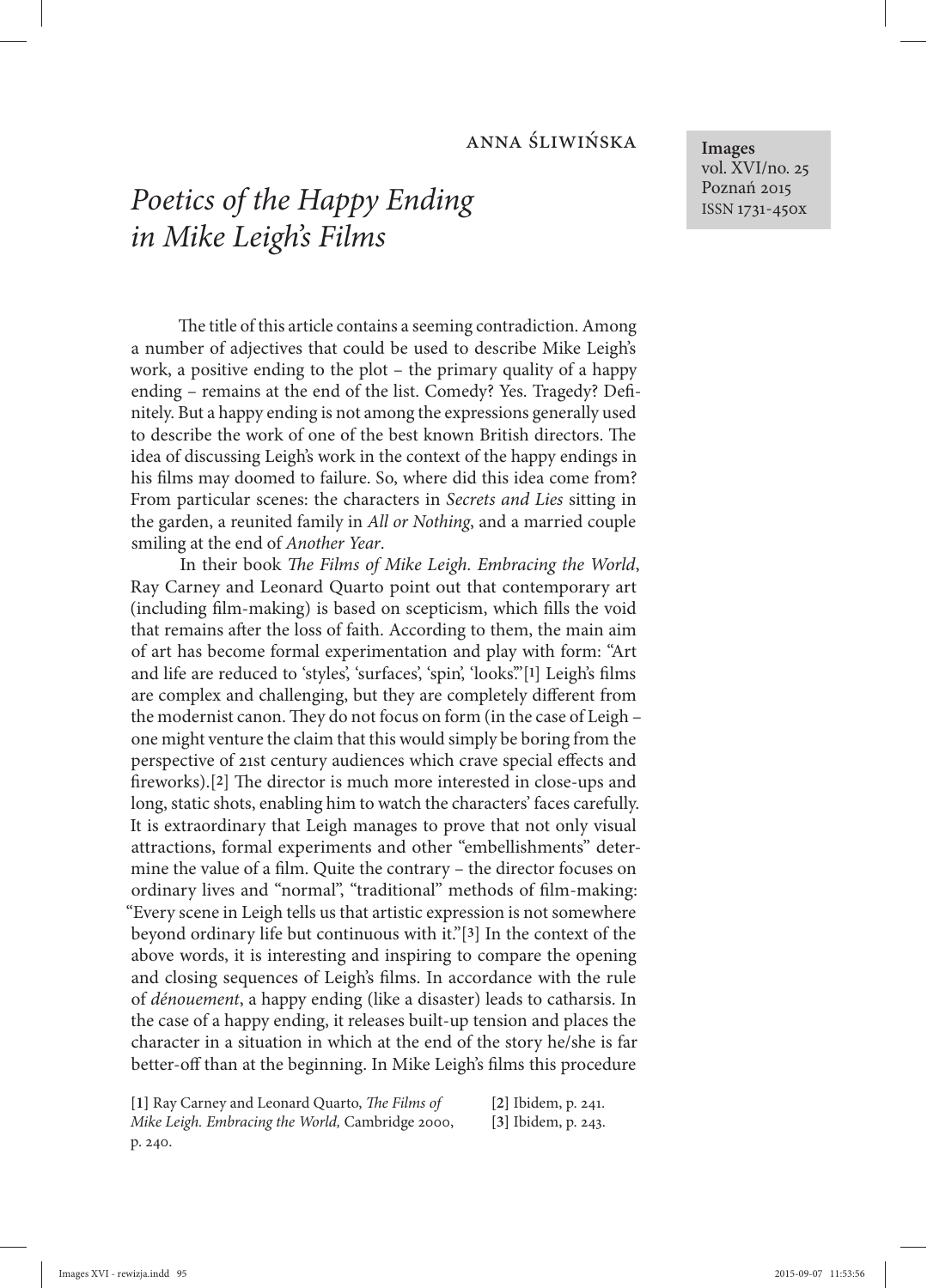## **96** ANNA ŚLIWIŃSKA

is perfectly visible in the poetics of the first and the last sequences of *Secrets and Lies* and *All or Nothing*.

*Secrets and Lies* starts with a shot from a funeral being held in a Victorian cementery. The soul songs sung by the mourners and a close-up reveal that most of those attending the funeral are black. The camera captures a person, who becomes the film's main character. In another shoot, a wreath has been placed on the grave with the inscription: "Mum". This gesture seems to indicate to the audience that the character is taking part in her biological mother's funeral, but this is not the case. We thus fall into the trap of the film's first lie, which is revealed a moment later. Another shot shows a lavish mansion where a bride is posing for wedding photos. Again, the viewer faces the unknown. Is the scene there to simply juxtapose life and death (a wedding and a funeral)? Or is it another lie used by the director to make us more alert? It is not the bride who is important in this scene, but the photographer, whom we watch at work. In a moment we will move on to the house belonging to Maurice (played by Timothy Spall), where his wife is working energetically to embellish the interior. The first conversation between Maurice and Monica (Phyllis Logan) leads to an explaination of the key issues: the main sources of the family's conflicts emerge. A secret from the past is mentioned, which is connected with Monica's sister-in-law, whom she does not like. The discord between Maurice's wife and sister remains apparent, based not only on the events from the past, but also on the latter's disapproval of the way Maurice and Monica's daughter Roxanne (Claire Rushbrook) is being brought up. Leigh's genius consists in subtly introducing viewers into the world of the characters so that they become part of the film. There are no redundant elements in Leigh's films. Each shot and each word has its meaning. Therefore, the photo on the mantelpiece in Maurice's house showing a young girl is juxtaposed with a scene in which Roxanne is cleaning the street (Monika will say that Roxanne returned to the street, and Maurice will point out that the girl does not smile anymore). This last issue addresses the work ethos – a common theme in Leigh's cinema, which can be seen from the first scenes of the film. We can see all the characters in action. After the Roxanne scene there is a scene showing Cynthia's (Brenda Blethyn) monotonous job in a carton factory.

The shot closing the initial sequence of the film is that of Hortense (Marianne Jean-Baptiste) while working; she is able to offer more patience and care to her little patient than Cynthia's family can offer to each other. Hortense has not interacted with any of the members of Cynthia's family yet, which is why we see her looking through documents in her foster mother's house. But here also a row takes place among her family over the house and the estate. The characters exist in three different spaces, which are both physical and metaphorical. The first of these is Maurice's house and his relation with Monica, the second – Cynthia's house, where sudden arguments explode, and the third - Hortense's lonely life. The initial sequence of the film introduces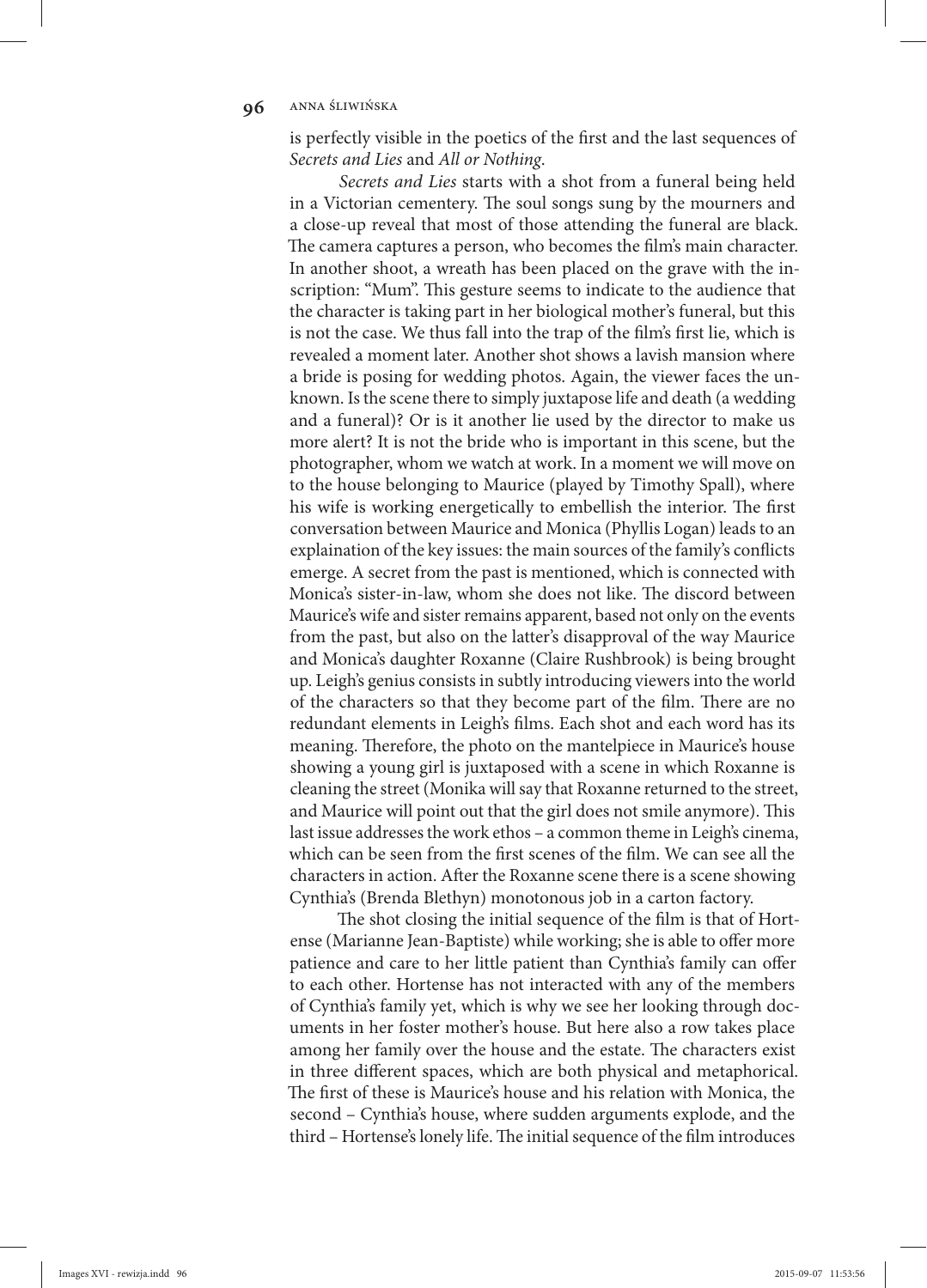us to the world of the characters, who are just about to start existing to one another. They will enter each others' space in order to build a new value for themselves, a new haven, in spite of their pain and grievances.

The opening sequences of *All or Nothing* are very similar. The initial sequence shows the characters at work. The first, static shot shows a nursing home where, as it will soon turn out, the daughter of the main characters works. There is another shot made from a taxi, from which a character played by Timothy Spall is looking at an interesting kaleidoscope of faces and behaviours. Finally, as we soon find out, we are looking at the wife of the main character, who is trying to get through another dull day working as a cashier in a supermarket. In the initial shots, the only person we do not get to know is the son. It turns out to be symptomatic, as he is the only member of the family who does not have a job, and his lifestyle seems parasitic. At the end of the film, the character cannot be said to be punished (as this is not a criterion applied by the director), but he ends up in hospital after a heart attack resulting from his lifestyle. If we tried to summarize all the shots from *All or Nothing*, the shots predicting disaster and family drama would prevail over those expressing hope. In these terms, the ending of the film, showing a family meeting at their ill son's bedside and uniting for the first time, seems totally unfounded or at least improbable. Characteristically, the first shots of the film show each character separately, as in many other moments in the film, and meetings often end in outbursts of aggression and a lack of acceptance. The situation now changes dramatically. The characters are very close and remain in a close contact – both physical and psychological. Family relationships are being built anew.

Leigh builds his characters using single images that are not full and lack important information. Carney and Quart see this as a reference to the renowned tradition of neorealism or the work of the genius Yasujiro Ozu<sup>[4]</sup> (it should be borne in mind that he is one of Leigh's favourite directors). I would rather opt for a way of perceiving the world that does not have to be filtered through his film-studies experience. In my opinion, as in real life, in Mike Leigh's films we are not able to enter someone's world in a way which does not leave doubts; we are unable to fully understand other people. They do not become stranger to us, but they are closer to the real world.

Something valuable is accomplished, which in the last shots of *Secrets and Lies* results in a declaration by Maurice of his love for Monica, and a dialogue between Hortense and Roxanne (the latter conversation brings to mind key conversations that took place between the siblings in *Life is Sweet* and *Meantime*):

*Hortense:* How would you introduce me, as your half-sister? *Roxanne:* Yeah. *Hortense:* No, man. Too much explaining to do.

**[4]** R. Carney, L. Quart, op. cit*.*, p. 276.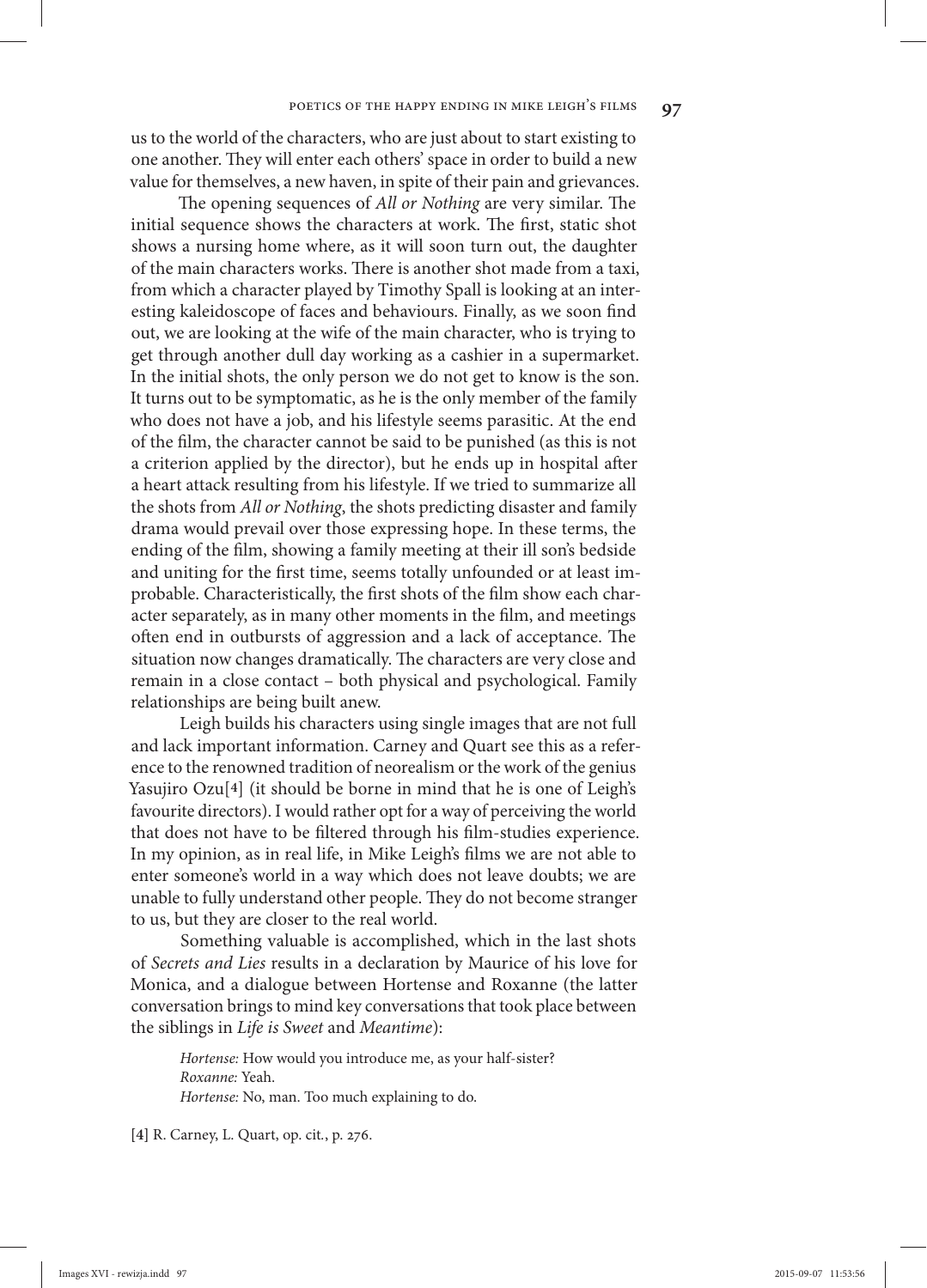*Roxanne:* That's what I'd say, though. *Hortense:* Would ya? *Roxanne:* Yeah, yeah. *Hortense:* Best to tell the truth, eh? *Roxanne:* Right. *Hortense:* That way nobody gets hurt.[5]

The last conversation between the sisters shows that Liegh has chosen just one path for his characters (not only in *Secrets and Lies*) – one through secrets and lies, but in the direction of truth. In these last shots emerges a deep, moving faith in man, who can find himself only in contact with others. This clearly shows the exceptional character of Mike Leigh's cinema. He watches the meeting of ordinary people, which always has an element of significance. The unusual symmetry of the initial and final sequences of *Secrets and Lies* and *All or Nothing* [6] additionally highlights the importance of these shots. In both cases, the initial shots show the characters in their microworlds, working and away from their loved ones. In this way (at least in the mental realm), they remain detached from each other until the closing shots of the film. However, in the finale, the characters share common space and have a real meeting with each other, which rebuilds their strained relations.

While the most current cinema is about surprising us with strange formal solutions, whose finale is intended to completely confuse us and outsmart us, Leigh makes films which surprise us with their "typicality", while at the same time (paradoxically) leading to finales we may not expect.

Cinema has borrowed the notion of a happy ending from the theatre – the Euripidean solution *deus ex machina* made it possible to end a play quickly and positively. In Leigh's work, there are remnants of *deus ex machina* in the characters's monologues, who in a theatrical manner announce the resolution of the plot. In both *Secrets and Lies* and *All or Nothing* the character played by Tymothy Spall explodes at the end in order to "release" his accumulated grudges and grievances. These monologues, called by the British "*here comes the speech*", act as *deus ex machina* in a similar, but less banal way.

A happy ending is generally associated with later forms of art: the *comedia dell' arte* or *buffo*. In British literature, a reference to this tradition can be seen in the positive endings of Victorian novels. However, one person who remains an undisputed genius of the happy ending is William Shakespeare. Leigh is very close to Shakespeare in a sense. It should be borne in mind that Shakespeare's tragedies were to a great extent comedic (*Romeo and Juliet* being a perfect example<sup>[7]</sup>), and his comedies had a tone of seriousness, bitterness and despair (*Twelfth* 

**[5]** Quote from *Secrets and Lies.*

[6] *Secrets and Lies*, initial sequence: 4 min., final sequence: 4 min. 40 s.; *All or Nothing*, initial sequence: 11 min. 56 s, final sequence: 11 min. 20 s.

**[7]** A third of the dialogues in the drama *Romeo*  and Juliet are comical. The most interesting are the comical characters - Mercutio and Martha. The characters in *Romeo and Juliet*, in violation of the rules

**A happy ending**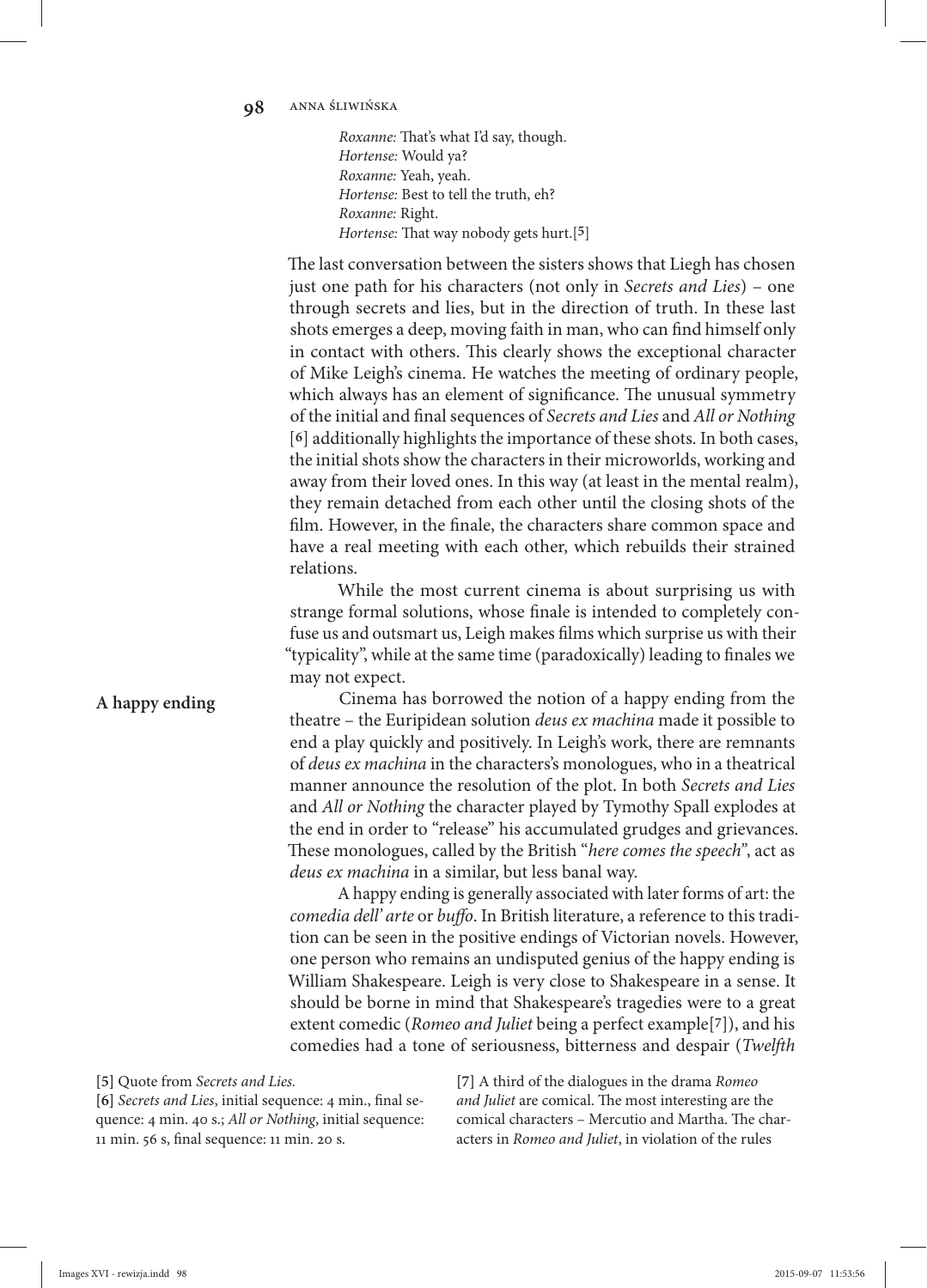*Night or As You Like It* [8]). Similarly, Leigh's films, although they have dramatic turns, end in a way that is harmonious and uplifting. As Tadeusz Sobolewski comments on Leigh's work: "Mike Leigh's aim is not to expose the characters. In fact we are not dealing with satire, but with something called by English critics tragicomic realism."[9] Leigh in a brilliant way introduces viewers into the reality of his films' characters, thanks to which they become part of the film world. A stroke of luck or coincidence are elements of the film world that are often celebrated by the director. Thanks to them one can fully enjoy a life which is tragic (All or Nothing), but often makes us roar with laughter (*Happy-Go-Lucky*). Even if there is pain and suffering, despite tragic events, there is always an element of joy drifting on the surface. In all his films, regardless of the finale of the story or when they were made, Leigh manages to do something which happens only to the greatest film makers. The genius of this director consists in his constructing the world in a way which evokes feelings of both despair and laughter. This laughter through tears not only releases the tensions of the plot, but also lets the viewer relate to the world seen on the screen. According to the rule of projection–identification, we enter a reality which could be ours. The director introduces viewers to the lives of the characters, thanks to which they can see what everyone experiences. The use of a tragicomic tone becomes Leigh's trademark. The director uses the simplest and most interesting means of avoiding passing judgement on his characters' morals. Humour, subtle but accurate, makes it possible to not only release the tension built up by the drama of family life, but it is also the most effective method to avoid passing judgment: "While they dourly judge and categorize, Leigh's humor is a way of suspending judgment. His bemused tone is a form of toleration and enjoyment."[10]

How does Mike Leigh manage to achieve this level of depicting reality, where despite the serious moral dilemmas the characters have to face, any moral judgment is avoided? Undoubtedly, it is to the director's merit that he is able not only to connect tragic and comical elements, but also present a whole spectrum of unusual, sometimes weird characters.

of tragedy,do not have to choose between two equal arguments, a choice that cannot be made, because either way leads to disaster. They choose love, and this is a happy choice and a fulfilled love. There is no tragic fault in the lovers. Their love is happy and fulfilled in spite of death, which is lurking from the first pages of the play. Their love is happy, because, as Andrzej Żurowski says, "real tragedy is not death, but the absence of love. *Romeo and Juliet* is a shiny tragedy. It is a tragedy which is in fact optimistic". He adds: "The world killed Romeo and Juliet. But it did not destroy them. It did not catch them in time. They got away. They managed to fulfill their lives, their essence. They fulfilled themselves in the highest sublimation of loneliness towards the world: in loneliness – together." (A. Żurowski, *Czytając Szekspira*, Łódź 1996, pp. 269–271). All quotations from Polish publications are translated by the author of the article. **[8]** Both are quite dark and even obscene in their play with the sexes. Jan Kott states that *Twelfth Night*, because of its games with what is masculine and what is feminine, "has a dark and disturbing bottom" (J. Kott, *Szekspir współczesny 2*, Kraków 1999, p. 58), and *As you Like it* "has two different endings: one comical and conventional and another in its cross-dressing and blasphemy" (J. Kott, op. cit., p. 66). **[9]** T. Sobolewski, *Amatorzy w teatrze życia, Gazeta Wyborcza*, 1997, no. 56, March 7, p. 15. **[10]** R. Carney, L. Quarto, op. cit., p. 244.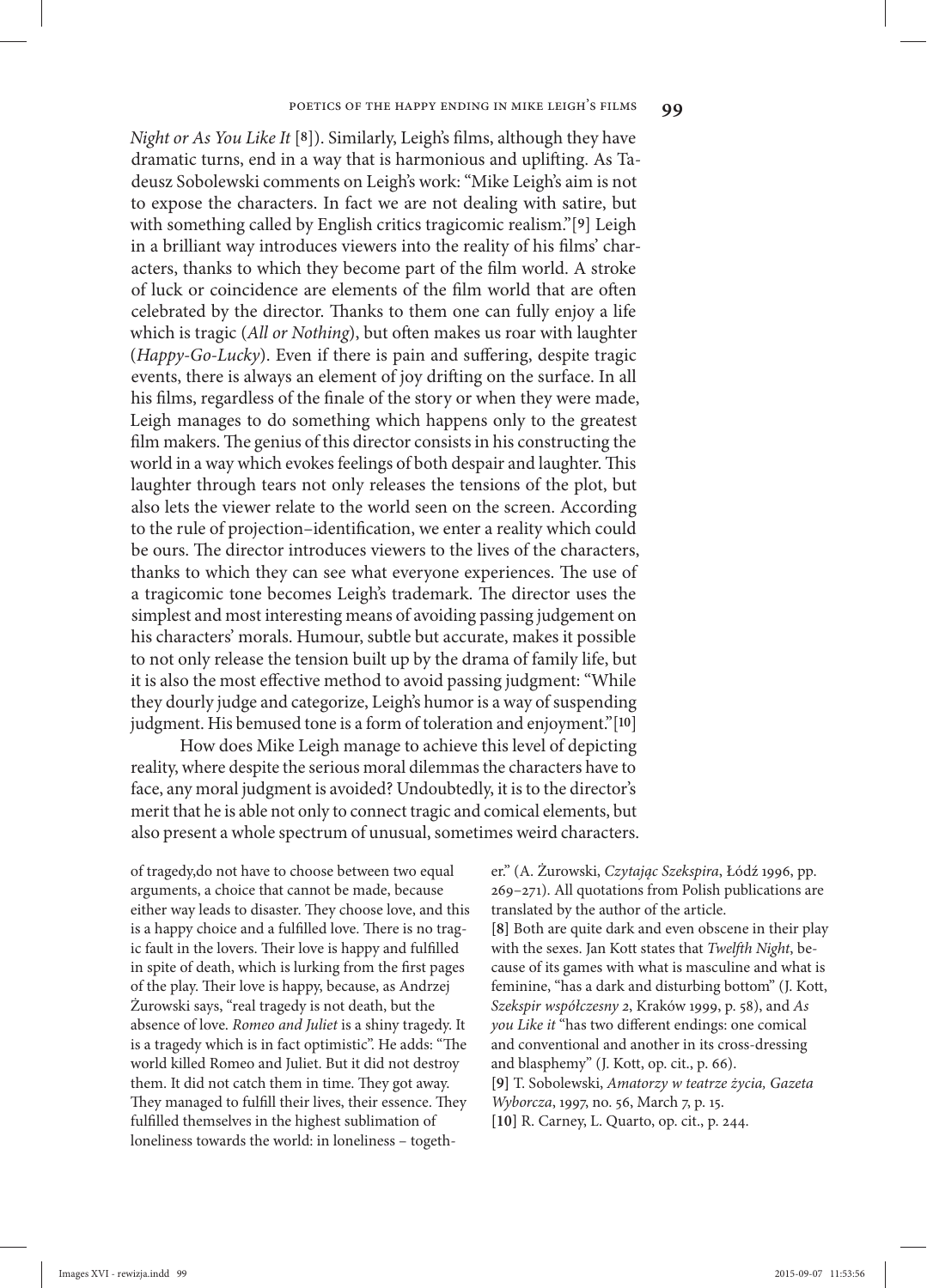Thanks to this the director manages to avoid judgment and focus on the sheer joy and contemplation of the bright sides of our world: "The sheer gleefulness of Leigh's presentation – the playfulness, the zaniness, the calculated outrageousness - simply leave moral categories behind." $[11]$ 

Connecting the comical with the tragic does not explain the sense of using happy endings as dramaturgical points for solving the plot. Among those who have conducted research on the phenomenon of happy endings in cinema, negative opinions prevail, pointing out the artificiality and banality of positive endings. Is Mike Leigh's cinema an exception in this matter?

Among researchers on melodrama, there are clear voices assessing happy endings negatively. It is pointed out that a happy ending often looks as if it was "tacked on", artificial, and not integral to the rest of the film, ignoring the plot as a whole. Indeed, in a typical romantic comedy or melodrama, the ending often seems ridiculous. In the former, the solution turns out to be absurd and too strongly embedded in the culture of banal optimism. In the latter, there are adversities that are overcome by the characters "too smoothly" and, as it seems, against all odds. In the case of Mike Leigh's films, the situation looks (ostensibly) similar, for example, in the first shots of *All or Nothing* described above, which introduce us to an atmosphere of nostalgia and drama. Leigh precisely draws the picture of the drama of the everyday life without becoming banally sentimental but also without embellishing reality too much. Each subsequent shot of this film aims at playing out tones of sadness and bitterness. The plots introduced will serve this aim, as well as the nostalgic score by Andrew Dickson, static setting of the camera, and the dialogues filled with dramatic moments. The example is symptomatic, as here one can see clearly the method of the director's work, who often leads the viewer through the most dramatic lives of the characters, watches the process of ruining areas of family life one after one, to finally make them rise like a phoenix from the ashes. It may be stated that Leigh's films in some, slightly artificial way take advantage of a happy ending. This artificiality is not about a banal or ridiculous ending, but about one we have not been prepared for by the director. The characters of Leigh's films do everything to fail (as opposed to romantic comedies); however, the director decides to save them in the finale. Why does this happen? Why does Leigh assume the role of *deus ex machina*, saving his characters? It is worth looking for explanation in his world view, which has not changed since the beginning of his career.

Leszek Kołakowski said that there are certain things in the world we can do halfway (smoke a cigarette, complete a task), and others that are impossible to be accepted if only partially completed. We cannot partially die or only partially accept the world<sup>[12]</sup>. It seems that Mike Leigh has adopted this view and that despite the dramatical stumbles of

**[11]** Ibidem, p. 245. **[12]** L. Kołakowski, *Kultura i fetysze. Eseje*, Warszawa 2009, pp. 139–140.

**The artificiality of happy endings**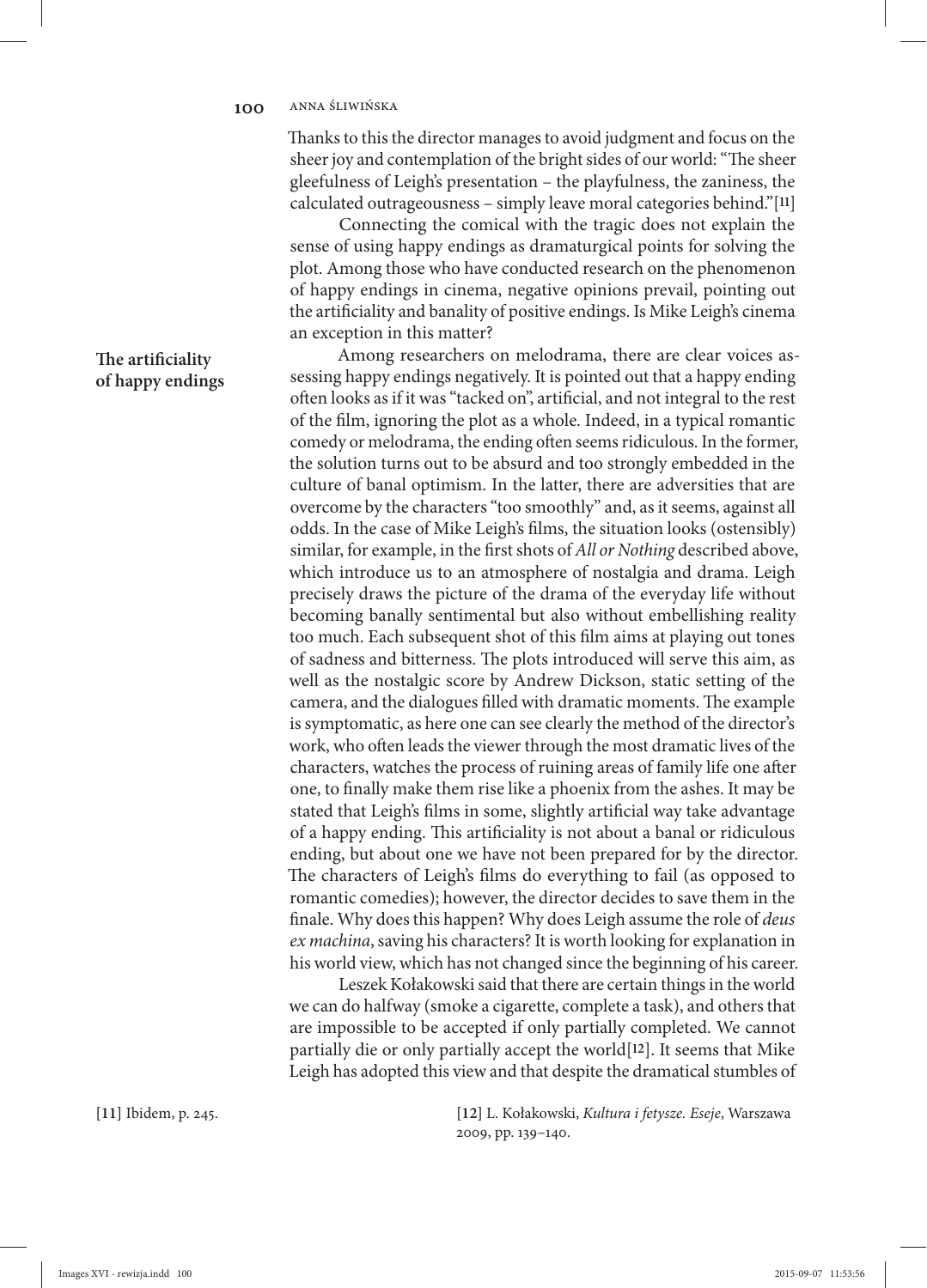his characters, he lets them stand up in the finale and find fulfillment in their family lives. The acceptance of the world, the harmony of family life, and being professionally active are values which save the characters in the endings of Leigh's films. It is apparent in the tragic and far from happy ending of *Naked*, where the main character, selfish and tangled in his problems, wanders the streets of London.

Undoubtedly, the happy endings of most of Leigh's films seem less artificial when we realize that since the 1980s the director has been leading his characters to optimistic endings more and more willingly.<sup>[13]</sup> This can be seen most clearly in his last productions,<sup>[14]</sup> where the characters of *Happy-Go-Lucky* and *Another Year* experience joy and fulfillment also because they manage to find a place for themselves. Leigh seems always to have dreamt of a finale that would let the characters in his film set themselves free from the stuffiness and tightness of certain places and go out into the world. The last shot from *Secrets and Lies* shows the characters sitting in a miniature, cluttered garden (there is a similar shot in *Life is Sweet*), and Cynthia comments on this situation with: "It's life. Isn't it?"[15]. Maybe this is why the last shot of the best known of Mike Leigh's films was filmed with a God's-eye shot. There is a deeply humanist faith in man and the potential for building unusual relationships with others.<sup>[16]</sup> A complement to the image of "liberation" are shots of sailing in a boat in *Happy-Go-Lucky*, again filmed with a God's eye shot. Leaving dark, cramped rooms, going to a sunny park, and joyful drifting on the water becomes a sign of the characters' liberation. Leigh lets his characters take a deep breath (this tendency was visible as early as in the 1980s). He leads them out of grey, winding alleys in *Bleak Moments* and *High Hopes*, sets them free from sad streets in *Naked*, and releases from blocks of flats in *All or Nothing*. This is seen most clearly in *Another Year*, where life is in tune with nature and brings the characters satisfaction and self-fulfillment.

There is one more reason why happy endings in Leigh's films are not "artificial". In the finales there is redemption through joy. In this sense, finales are not "tacked on", but are a natural consequence of

**[13]** In the 1980s, Mike Leigh became the father of two sons. Although I do not see Leigh's stories as autobiographical in character, and I believe in reading films independently from the experiences and declarations of their authors, I cannot ignore the fact that Leigh's films became more family-oriented in the 1980s (*High Hopes, Life is Sweet, All or Nothing*). Also see: R. Carney, L. Quart, op. cit*.*, p. 274.

[14] The article was written before the premiere of *Mr. Turner*.

**[15]** Quote from *Secret and Lies*.

[16] Carney and Quart see the finale of this film as optimistic and different from Leigh's earlier films.

They assume that in Leigh's films there is often a final catharsis, but they do not see here any place for a happy ending. R. Carney, L. Quart, op. cit., p. 258. Carney and Quart's publication closes a certain phase in the director's work, which after *Naked* has been slowly heading towards viewing reality in brighter colours. The authors' words should not be treated as conclusive for another reason. The whole of Leigh's work balances between tragedy and humour. This can be clearly seen in the finale of *Secrets and Lies*, when a tragic web of secrets becomes untangled by tenderness and a willingness to change in the name of understanding.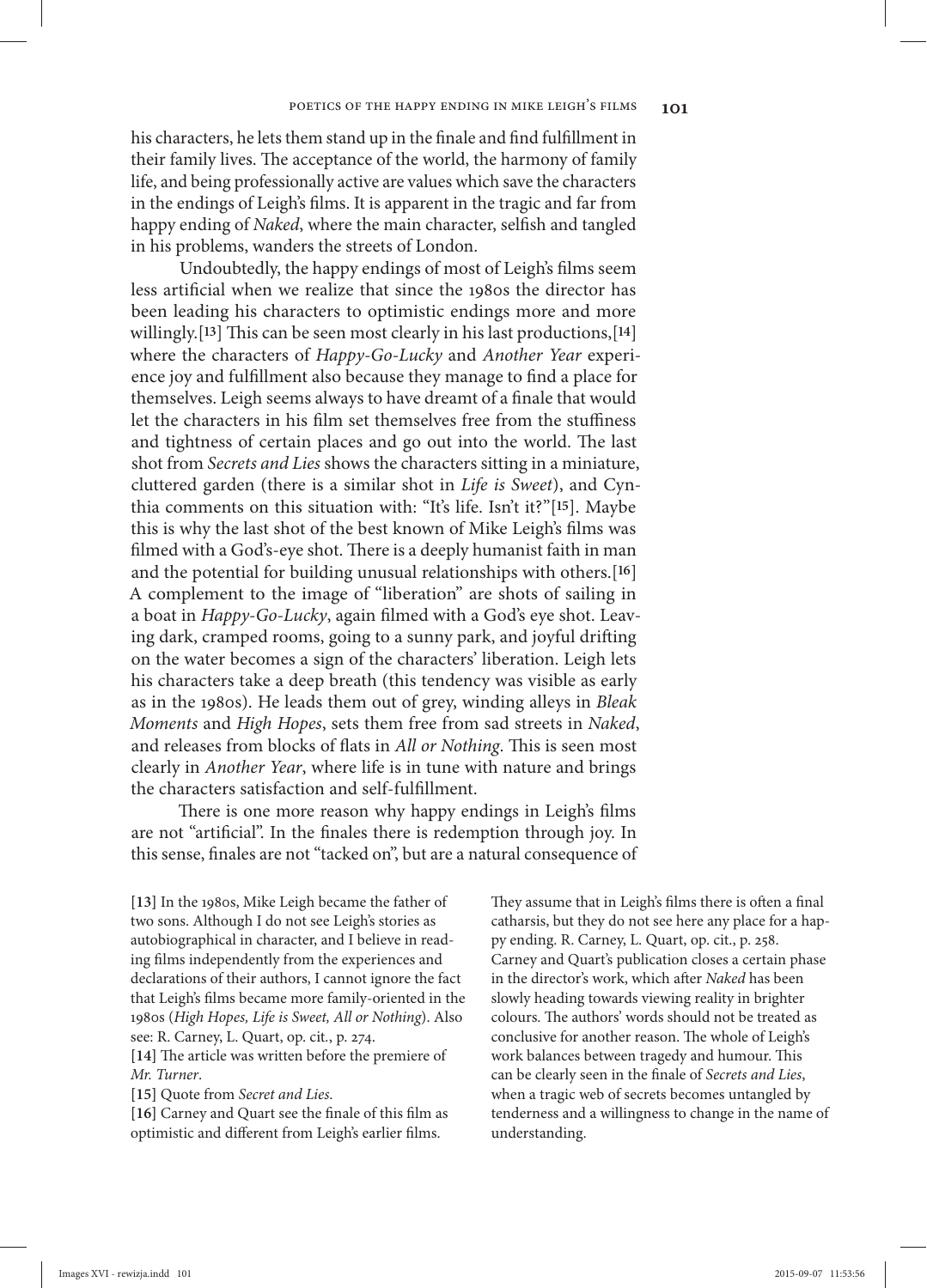## 102. ANNA ŚLIWIŃSKA

using a trick characteristic of the construction of whole films. In *The Cinema of Mike Leigh*, Garry Watson writes about American remarriage comedies, in which conversation and laughter are the most important feature.<sup>[17]</sup> Leigh builds the reality of his films in a similar way. They are based on dramatic conversations, where laughter often breaks through the tears. The director is not afraid of serious conversations, which are filmed in a static, intimate way. He knows, though, that the seriousness of the most important moments may be broken by a joke – something funny said or a funny situation. In fact, this cannot be called a director's trick, rather another stage of getting the world of film closer to reality. Even in the most tragic situations in life, something absurd or even funny often happens to us. Leigh himself, when asked why he became a director, answered that when he was 12, on one winter day in Manchester he was standing in the hall of his house and watching four men carrying a coffin with his grandfather's body. In his memory remained a clear image of the men, who had snot running down their noses. At that moment, in the imagination of the boy an image emerged which could become the basis for a film using both tragic and comical elements.<sup>[18]</sup>

It is joy in which, despite tragic moments and adversities, the director sees one of the most important values of our lives and believes in it. Through joy he wants to redeem his characters: "Faith, hope, trust and spirit: this is the language of redemption."[19] The finale of *All or Nothing* grows out of a dramatic misunderstanding in the family, which is only able to overcome them in the face of their son's illness. The final shots in the hospital feature an intense and dramatic development of the dialogue, broken by jokes told by the father. At that moment the family is redeemed, the troubles and grudges that kept them apart so far during the film go away, and laughter unites them in the final scenes. Once again, Leigh saves his characters thanks to "redemption by happiness." $[20]$ 

It is characteristic of the culture of the 20th and 21st century that it is difficult to show goodness, harmony and the beauty of life in a non-trivial way. In terms of film, it is easy to present a number of examples of "good" (if using this word is allowed) cinema which talks about the most gruesome and atrocious human experiences. Goodness, on the other hand, stops being visually attractive and becomes banal very easily: "Unironical artistic representations of goodness are of course notoriously difficult to achieve, much more difficult than representations of badness."[21] Although he is striving for harmony and positive values in his films, Leigh does not resign from their aesthetic value. There seems to be no banality in them.

[17] G. Watson, *The cinema of Mike Leigh*. A sense of *the real*, London 2004, p. 86. **[18]** H. Movshovitz (ed.), *Mike Leigh: Interviews*, Jackson 2000, pp. 82–83.

**[19]** G. Watson, op. cit., p. 87. **[20]** Ibidem, p. 87. **[21]** Ibidem, p. 95.